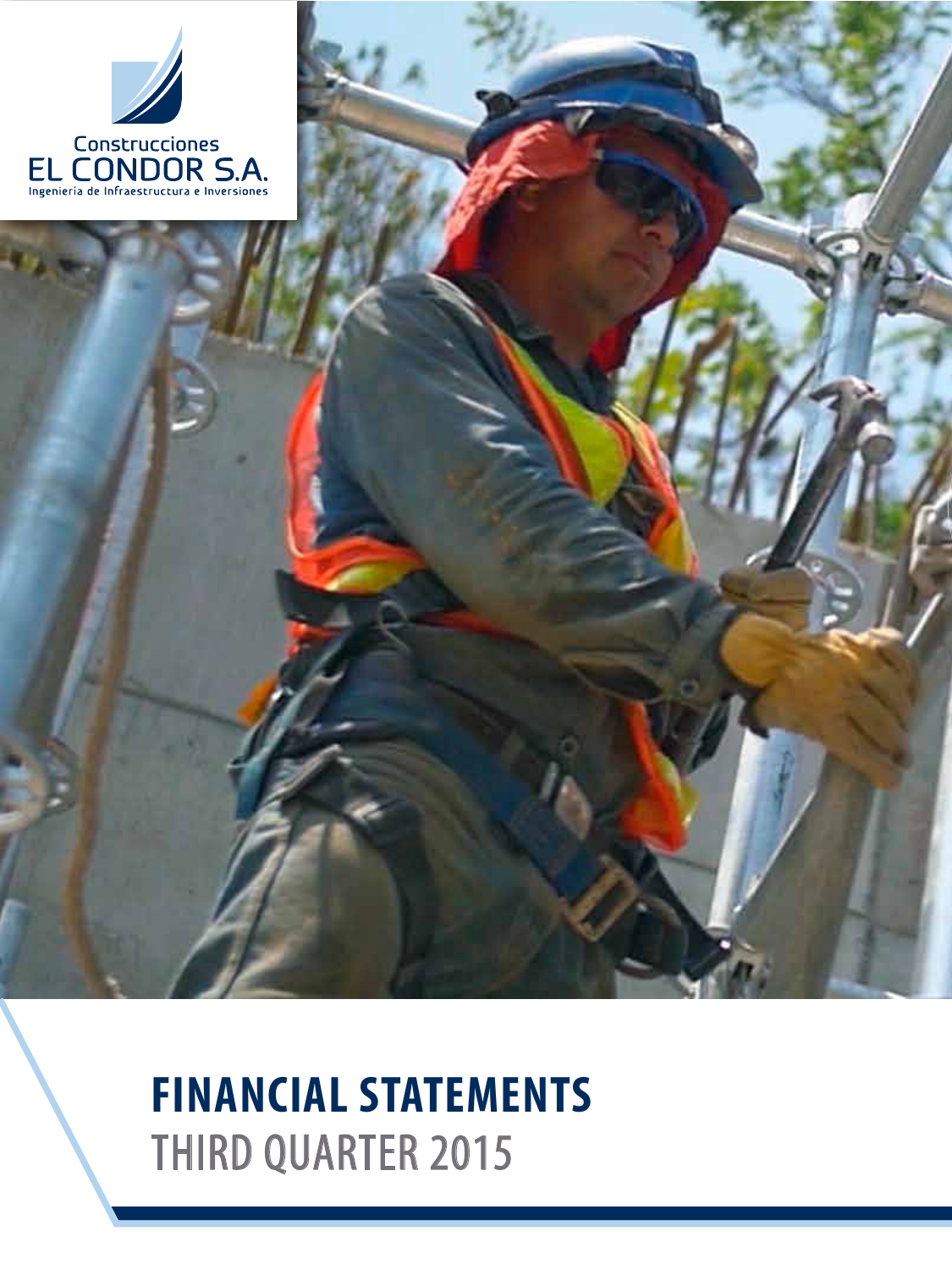

#### STATEMENT OF FINANCIAL POSITION

(Amounts in thousands of pesos)

| (Amounts in thousands of pesos)              | As of September | As of December<br>2014 |  |  |
|----------------------------------------------|-----------------|------------------------|--|--|
| <b>ASSETS</b>                                | 2015            |                        |  |  |
| Cash and cash equivalents                    | 38.223.163      | 40.508.239             |  |  |
| <b>Current investments</b>                   | 4.791.040       | 11.566.213             |  |  |
| Accounts receivable and other receivables    | 317.074.117     | 261.884.135            |  |  |
| Accounts receivable related parties          | 16.796.786      | 11.576.907             |  |  |
| Current tax assets                           | 21.963.167      | 15.734.277             |  |  |
| Inventories                                  | 27.749.263      | 30.919.565             |  |  |
| Prepaid expenses                             | 4.550.403       | 7.712.105              |  |  |
| Non - current assets held for sale           | 3.268.170       | 2.843.443              |  |  |
| <b>CURRENT ASSETS</b>                        | 434.416.109     | 382.744.884            |  |  |
| Investments in financial instruments         | 187.307.845     | 232.778.652            |  |  |
| Investments in associates and joint ventures | 38.640.679      | 38.093.769             |  |  |
| Investments in subsidiaries                  | 113.006.328     | 16.207.903             |  |  |
| Accounts receivable and other receivables    | 600.168         | 733.995                |  |  |
| Accounts receivable related parties          | 259.603.794     | 203.384.868            |  |  |
| Property plant and equipment                 | 278.105.257     | 259.080.589            |  |  |
| Investment property                          | 828.966         | 1.396.393              |  |  |
| Prepaid expenses                             | 197.448         | 6.523.341              |  |  |
| Deferred tax assets                          | 30.175.574      | 30.175.574             |  |  |
| <b>NON - CURRENT ASSETS</b>                  | 908.466.059     | 788.375.084            |  |  |
| <b>TOTAL ASSETS</b>                          | 1.342.882.168   | 1.171.119.968          |  |  |
| <b>LIABILITIES</b>                           |                 |                        |  |  |
| <b>Financial obligations</b>                 | 155.502.590     | 154.495.374            |  |  |
| Commercial financing companies               | 14.781.295      | 13.808.364             |  |  |
| Accounts receivable and other receivables    | 107.168.064     | 66.969.536             |  |  |
| Accounts receivable related parties          | 98.635          | $\Omega$               |  |  |
| Current taxes                                | 472.225         | 494.057                |  |  |
| Labor obligations                            | 4.284.327       | 3.149.110              |  |  |
| Other liabilities and provisions             | 29.759.413      | 32.069.194             |  |  |
| Pre-payments and advances received           | 27.778.134      | 12.235.598             |  |  |
| Income received in advance                   | 3.539.590       | $\Omega$               |  |  |
| <b>CURRENT LIABILITIES</b>                   | 343.384.272     | 283.221.233            |  |  |
| Financial obligations                        | 73.630.995      | 41.748.490             |  |  |
| Commercial financing companies               | 95.495.886      | 78.427.007             |  |  |
| Accounts receivable related parties          | 5.425.297       | 5.425.297              |  |  |
| Pre-payments and advances received           | 33.141.041      | 32.526.464             |  |  |
| Deferred tax liabilities                     | 59.961.131      | 65.871.703             |  |  |
| <b>NON - CURRENT LIABILITIES</b>             | 267.654.349     | 223.998.961            |  |  |
| <b>TOTAL LIABILITIES</b>                     | 611.038.621     | 507.220.194            |  |  |
| <b>EQUITY</b>                                |                 |                        |  |  |
| Social capital                               | 15.701.606      | 15.701.606             |  |  |
| Premium in share placement                   | 159.711.695     | 159.711.695            |  |  |
| Results of the period                        | 122.997.419     | 55.005.586             |  |  |
| Other comprehensive income                   | 16.310.227      | (13.027.866)           |  |  |
| Retained profits                             | 417.122.600     | 446.508.754            |  |  |
| <b>TOTAL EQUITY</b>                          | 731.843.547     | 663.899.774            |  |  |

#### **LIABILITIES AND EQUITY**

ヽ ANA MARÍA JAILLIER CORREA Legal Representative C.C. 42.895.563 See attached certification

Anal González V ANA ISABEL GONZÁLEZ VAHOS Accountant T.P. 47345-T

See attached certification

 **1.342.882.168** 

au Dun 1

FRANCISCO JAVIER ARIAS MARÍN Statutory Auditor (Crowe Horwath) T.P. 154.406-T See attached certification

 **1.171.119.968**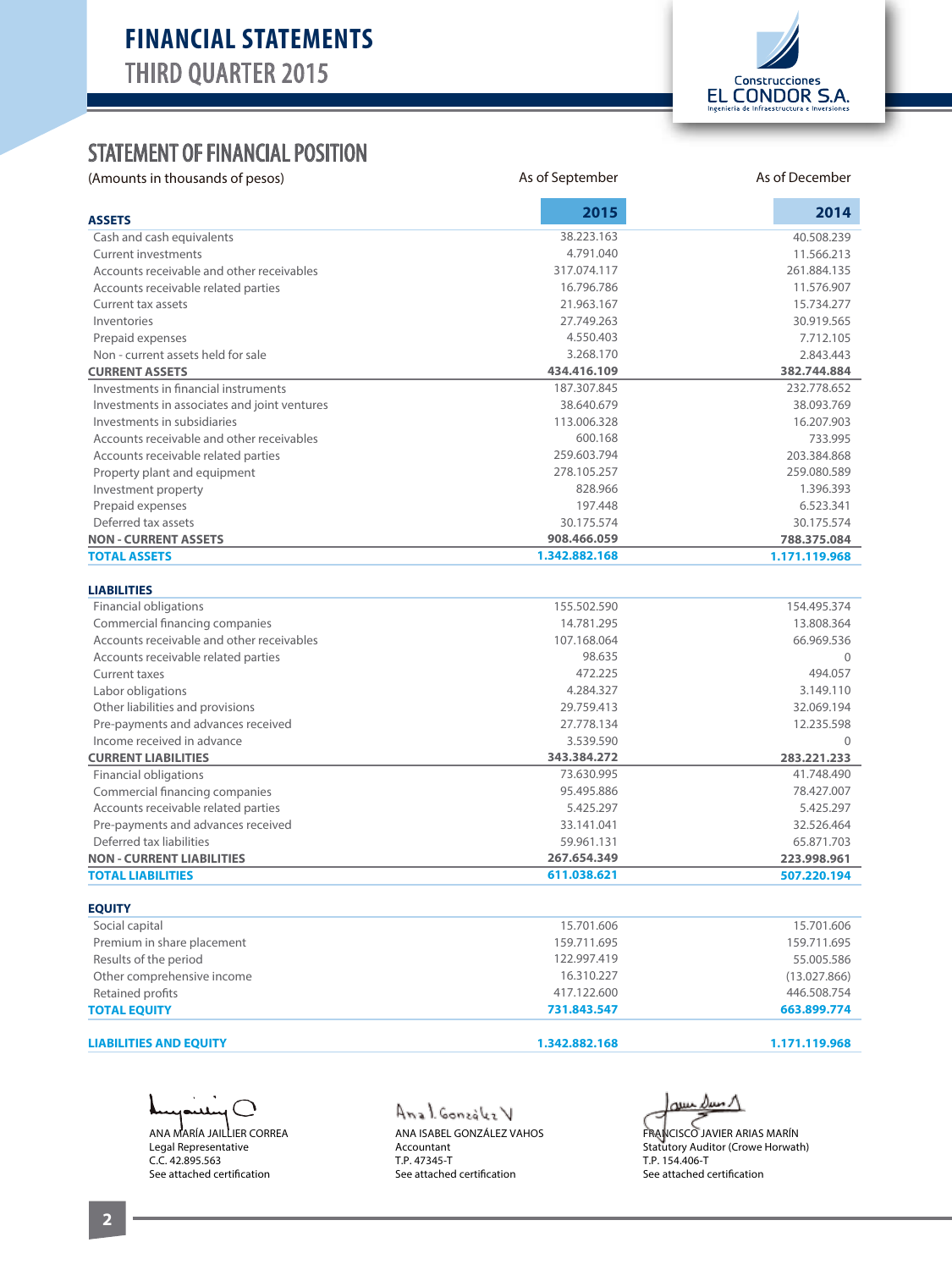

### STATEMENT OF RESULTS BY FUNCTION

(Amounts in thousands of pesos, except profits per share)

|                                 |               | From January 1 to September 30 |               | From July 1 to September 30 |  |  |
|---------------------------------|---------------|--------------------------------|---------------|-----------------------------|--|--|
|                                 | 2015          | 2014                           | 2015          | 2014                        |  |  |
| <b>OPERATING REVENUES</b>       |               |                                |               |                             |  |  |
| Sale of property                | 7.653.667     | 4.628.091                      | 2.358.637     | 1.764.462                   |  |  |
| Provision of services           | 353.761.399   | 286.236.708                    | 151.648.798   | 100.000.994                 |  |  |
| Rental income                   | 16.517.835    | 16.114.434                     | $\Omega$      | $\Omega$                    |  |  |
| <b>TOTAL OPERATING REVENUES</b> | 377.932.901   | 306.979.234                    | 154.007.435   | 101.765.456                 |  |  |
| <b>OPERATING COSTS</b>          | (294.619.135) | (225.460.001)                  | (125.957.222) | (77.172.837)                |  |  |
| <b>GROSS PROFIT</b>             | 83.313.766    | 81.519.232                     | 28.050.213    | 24.592.619                  |  |  |
| Administration expenses         | (8.169.474)   | (5.726.502)                    | (3.146.327)   | (1.651.434)                 |  |  |
| Employee benefit expenses       | (7.911.001)   | (5.907.009)                    | (2.833.600)   | (2.232.926)                 |  |  |
| Other income                    | 11.864.631    | 6.067.161                      | 4.040.673     | 2.733.282                   |  |  |
| Other expenses                  | (5.462.966)   | (6.333.143)                    | (1.589.330)   | (2.634.588)                 |  |  |
| Other gains and losses          | 79.287.703    | (329.321)                      | (61.845)      | (57.071)                    |  |  |
| <b>OPERATING PROFIT</b>         | 152.922.660   | 69.290.418                     | 24.459.784    | 20.749.882                  |  |  |
| Interest revenues               | 1.466.465     | 1.756.308                      | 1.073.254     | 379.190                     |  |  |
| Interest costs                  | (16.908.367)  | (9.091.565)                    | (5.014.136)   | (3.911.605)                 |  |  |
| Gain (loss) equity method       | 643.882       | 4.843.998                      | (220.346)     | 1.959.638                   |  |  |
| <b>EARNINGS BEFORE TAXES</b>    | 138.124.639   | 66.799.159                     | 20.298.556    | 19.177.106                  |  |  |
| Provision for income tax        | (9.696.936)   | (11.069.526)                   | (6.521.065)   | (4.090.111)                 |  |  |
| Provision for CREE tax          | (5.430.284)   | (3.985.029)                    | (4.286.971)   | (1.472.440)                 |  |  |
| <b>NET INCOME</b>               | 122.997.419   | 51.744.604                     | 9.490.521     | 13.614.555                  |  |  |
| Net profit per share            | 214,14        | 90,09                          | 16,52         | 23,70                       |  |  |

╲

ANA MARÍA JAILLIER CORREA Legal Representative C.C. 42.895.563 See attached certification

Anal González V

ANA ISABEL GONZÁLEZ VAHOS Accountant T.P. 47345-T See attached certification

حسن Dun N

FRANCISCO JAVIER ARIAS MARÍN Statutory Auditor (Crowe Horwath) T.P. 154.406-T See attached certification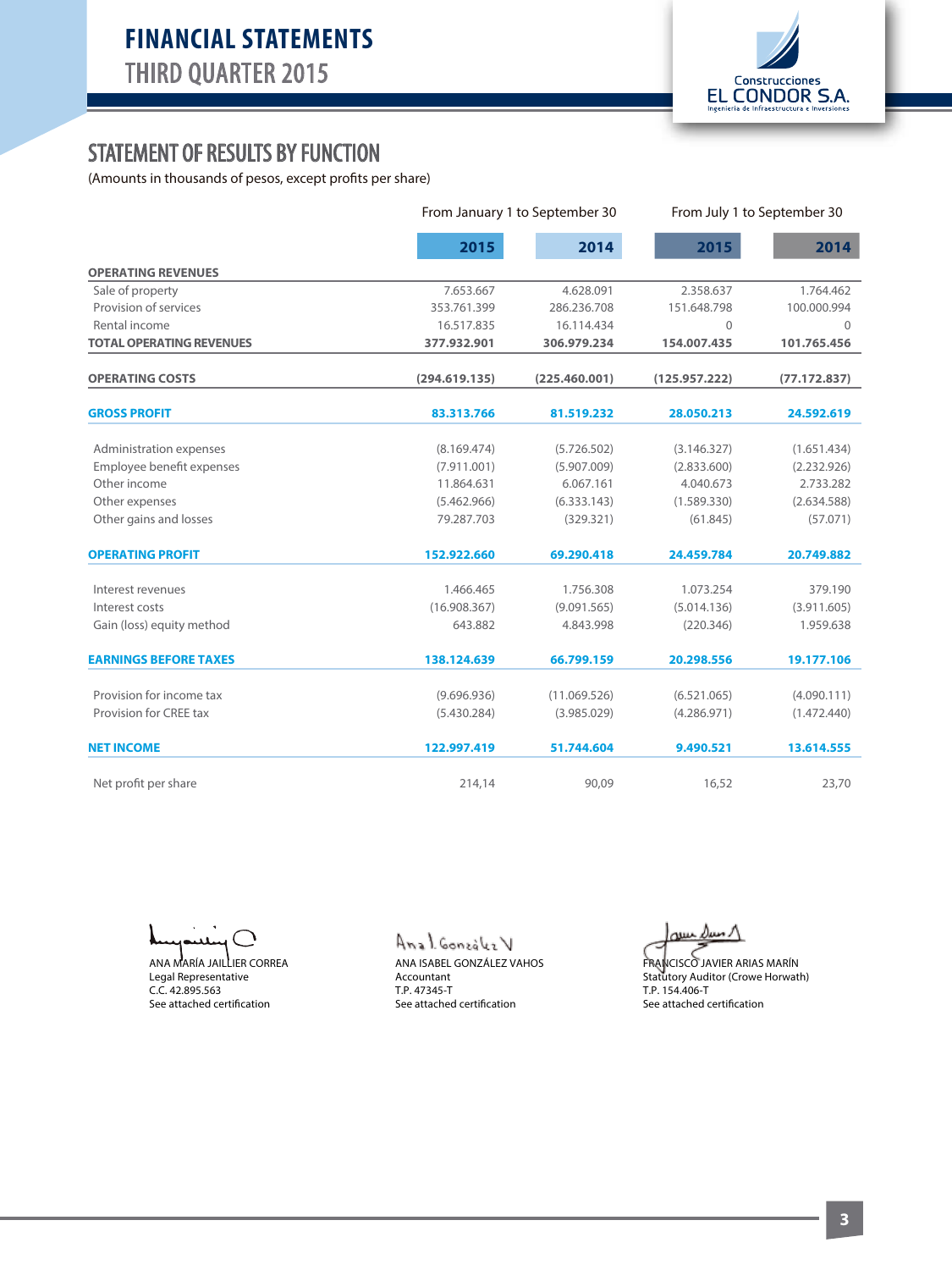

#### OTHER COMPREHENSIVE INCOME STATEMENT

(Amounts in thousands of pesos)

|                                                                                 | From January 1 to September 30 |            | From July 1 to September 30 |            |  |
|---------------------------------------------------------------------------------|--------------------------------|------------|-----------------------------|------------|--|
|                                                                                 | 2015                           | 2014       | 2015                        | 2014       |  |
| <b>NET INCOME</b>                                                               | 122.997.419                    | 51.744.604 | 9.490.521                   | 13.614.555 |  |
| <b>OTHER COMPREHENSIVE INCOME</b>                                               |                                |            |                             |            |  |
| Loss (gain) on foreign currency translation difference of<br>foreign investment | (3.722.570)                    | (917.116)  | (710.605)                   | (932.001)  |  |
| Loss (gain) on valuation of controlled                                          | (2.037.539)                    | 2.636.978  | $\Omega$                    | (262.058)  |  |
| Gain (loss) investments at fair value                                           | 35.098.201                     | 14.914.718 | 6.087.431                   | 10.090.160 |  |
| <b>OTHER COMPREHENSIVE INCOME</b>                                               | 29.338.093                     | 16.634.579 | 5.376.826                   | 8.896.101  |  |
| <b>TOTAL COMPREHENSIVE INCOME</b>                                               | 152.335.512                    | 68.379.183 | 14.867.347                  | 22.510.656 |  |

╲

ANA MARÍA JAILLIER CORREA Legal Representative C.C. 42.895.563 See attached certification

#### Anal González V

ANA ISABEL GONZÁLEZ VAHOS Accountant T.P. 47345-T See attached certification

au Dun

FRANCISCO JAVIER ARIAS MARÍN Statutory Auditor (Crowe Horwath) T.P. 154.406-T See attached certification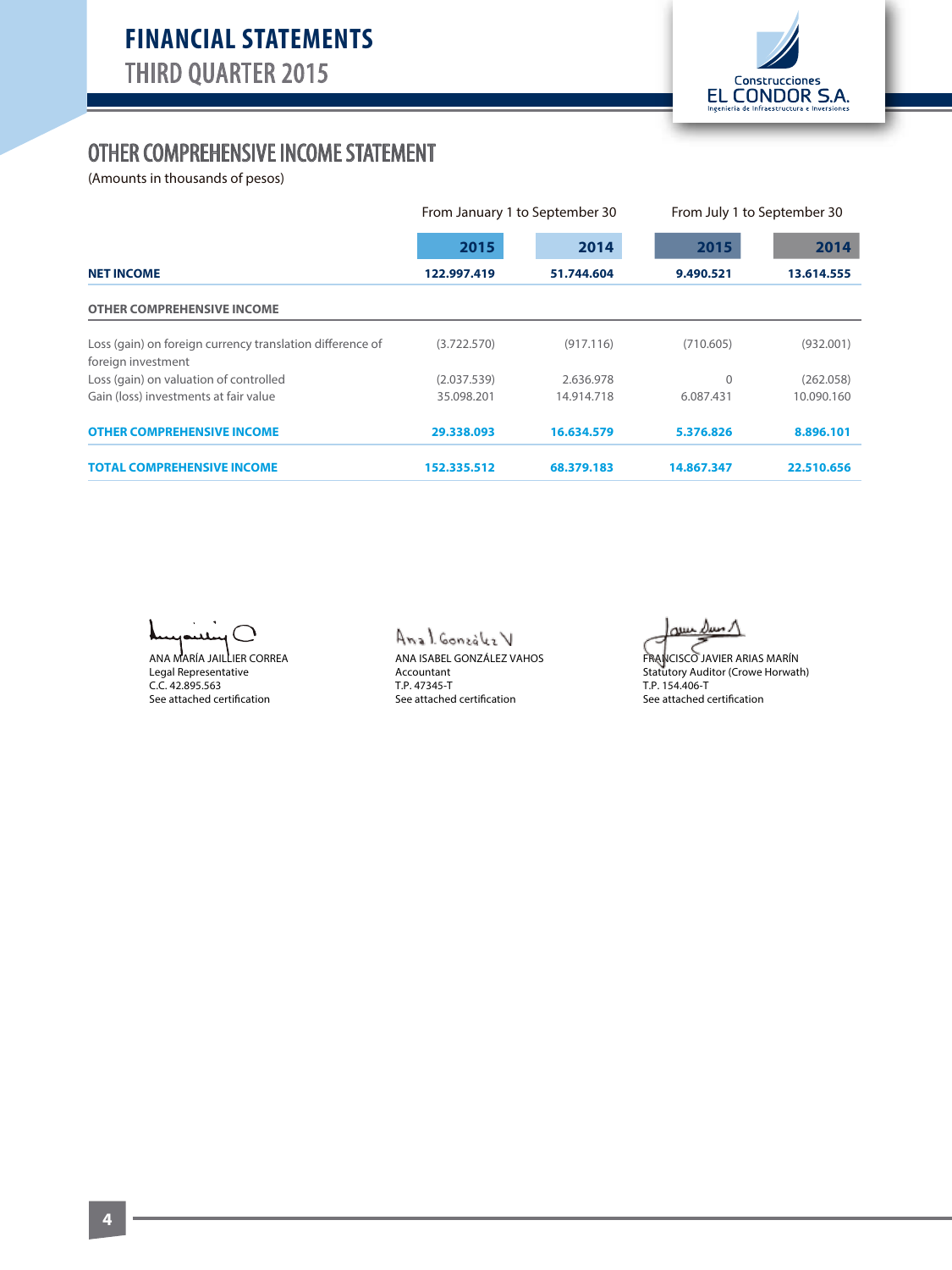

#### CASH FLOW STATEMENT

| (Amounts in thousands of pesos)                                                                 | As of September            | As of December             |
|-------------------------------------------------------------------------------------------------|----------------------------|----------------------------|
| <b>OPERATING ACTIVITIES</b>                                                                     | 2015                       | 2014                       |
| Net profit of the period<br>Items that do not affect cash:                                      | 122.997.419                | 51.744.604                 |
| Plus depreciation and impairment of property, plant and equipment                               | 13.340.724                 | 13.456.292                 |
| Plus amortizations                                                                              | 2.696.830                  | 2.074.000                  |
| Minus recovery from reimbursement of costs and expenses                                         | (1.497.647)                | $\Omega$                   |
| Plus losses from sale of property, plant and equipment                                          | 719.748                    | 215.180                    |
| Minus income from equity participation method                                                   | (2.107.921)                | (5.778.022)                |
| Minus provision for income tax recovery                                                         | (558.502)                  | 0                          |
| Minus recovery of provision for various operations ICA<br>Minus income for exchange differences | (1.027.696)<br>(3.355.726) | (1.133.943)<br>$\Omega$    |
| Minus dividends in shares                                                                       | (16.517.835)               | (9.913.573)                |
| Plus equity method losses                                                                       | 1.464.039                  | 934.024                    |
| Plus caused income tax                                                                          | 15.127.220                 | 15.054.555                 |
| <b>CASH GENERATED IN THE OPERATION</b>                                                          | 108.684.885                | 66.653.117                 |
| <b>CHANGE IN OPERATING ITEMS</b><br>Plus increased liabilities and decreased operating assets   | 72.587.796                 | 34.696.042                 |
| Decrease in inventory                                                                           | 3.170.302                  | 0                          |
| Decrease in deferrals                                                                           | 6.790.765                  | $\mathbf{0}$               |
| Decrease in rights - intangible                                                                 | $\Omega$                   | (147)                      |
| Decrease in non - current assets held for sale                                                  | $\mathbf{0}$               | 1.778.000                  |
| Increase in accounts payable                                                                    | 41.794.810                 | 25.362.644                 |
| Increase in labor obligations                                                                   | 1.135.217                  | 729.251                    |
| Increase in estimated liabilities<br>Increase in income received in advance                     | $\Omega$<br>3.539.590      | 1.823.141<br>5.003.153     |
| Increase in advances and pre-payments received                                                  | 16.157.112                 | $\Omega$                   |
| Minus increases in operating assets and decreases in operating liabilities                      | 141.151.332                | 174.891.760                |
| Increase in debtors                                                                             | 113.139.234                | 129.321.381                |
| Increase in inventories                                                                         | $\Omega$                   | 23739175                   |
| Increase in deferrals                                                                           | $\Omega$                   | 4.056.704                  |
| Increase in current tax assets                                                                  | 6.228.890                  |                            |
| Decrease in tax payments<br>Decrease in deferred tax                                            | 14.590.550<br>5.910.573    | 17.411.734                 |
| Decrease in estimated liabilities                                                               | 1.282.086                  | $\Omega$                   |
| Decrease in advances and pre-payments received                                                  | $\Omega$                   | 362.766                    |
| NET CASH USED BY ACTIVITIES OF THE OPERATION                                                    | 62.717.117                 | (73.542.600)               |
| <b>CASH FLOW IN INVESTMENT ACTIVITIES</b>                                                       |                            |                            |
| <b>Plus decrease in investment activities</b>                                                   | 567.427                    | 16.413.691                 |
| Investments<br><b>Minus increases in investment activities</b>                                  | 567.427<br>61.447.505      | 16.413.691<br>37.825.813   |
| Investments                                                                                     | 27.937.638                 | $\Omega$                   |
| Non - current assets held for sale                                                              | 424.727                    | $\Omega$                   |
| Property plant and equipment                                                                    | 33.085.140                 | 37.825.813                 |
| NET CASH USED FOR THE INVESTMENT ACTIVITIES                                                     | (60.880.078)               | (21.412.122)               |
| <b>NET CASH USED FOR FINANCING ACTIVITIES</b>                                                   |                            |                            |
| <b>Plus increase in financing activities</b><br><b>Financial obligations</b>                    | 80.269.625<br>50.931.531   | 176.191.507<br>159.556.929 |
| Other comprehensive income                                                                      | 29.338.094                 | 16.634.579                 |
| <b>Minus decreases in financing activities</b>                                                  | 84.391.742                 | 18.954.072                 |
| Dividends decreed                                                                               | 20.677.170                 | 18.954.072                 |
| Decrease in reserves (Wealth tax)                                                               | 4.079.496                  | $\Omega$                   |
| Equity revaluation                                                                              | 59.635.076                 | $\Omega$                   |
| <b>NET CASH USED FOR FINANCING ACTIVITIES</b>                                                   | (4.122.117)                | 157.237.435                |
| Increase - decrease in cash                                                                     | (2.285.077)                | 62.282.713                 |
| Cash at the start of the period                                                                 | 40.508.239                 | 15.821.460                 |
| <b>CASH AND CASH EQUIVALENTS AT SEPTEMBER 30</b>                                                | 38.223.162                 | 78.104.173                 |

 $\bigcap$ 

ANA MARÍA JAILLIER CORREA Legal Representative C.C. 42.895.563 See attached certification

## Anal González V

ANA ISABEL GONZÁLEZ VAHOS Accountant T.P. 47345-T See attached certification

au Dun 1

FRANCISCO JAVIER ARIAS MARÍN Statutory Auditor (Crowe Horwath) T.P. 154.406-T See attached certification